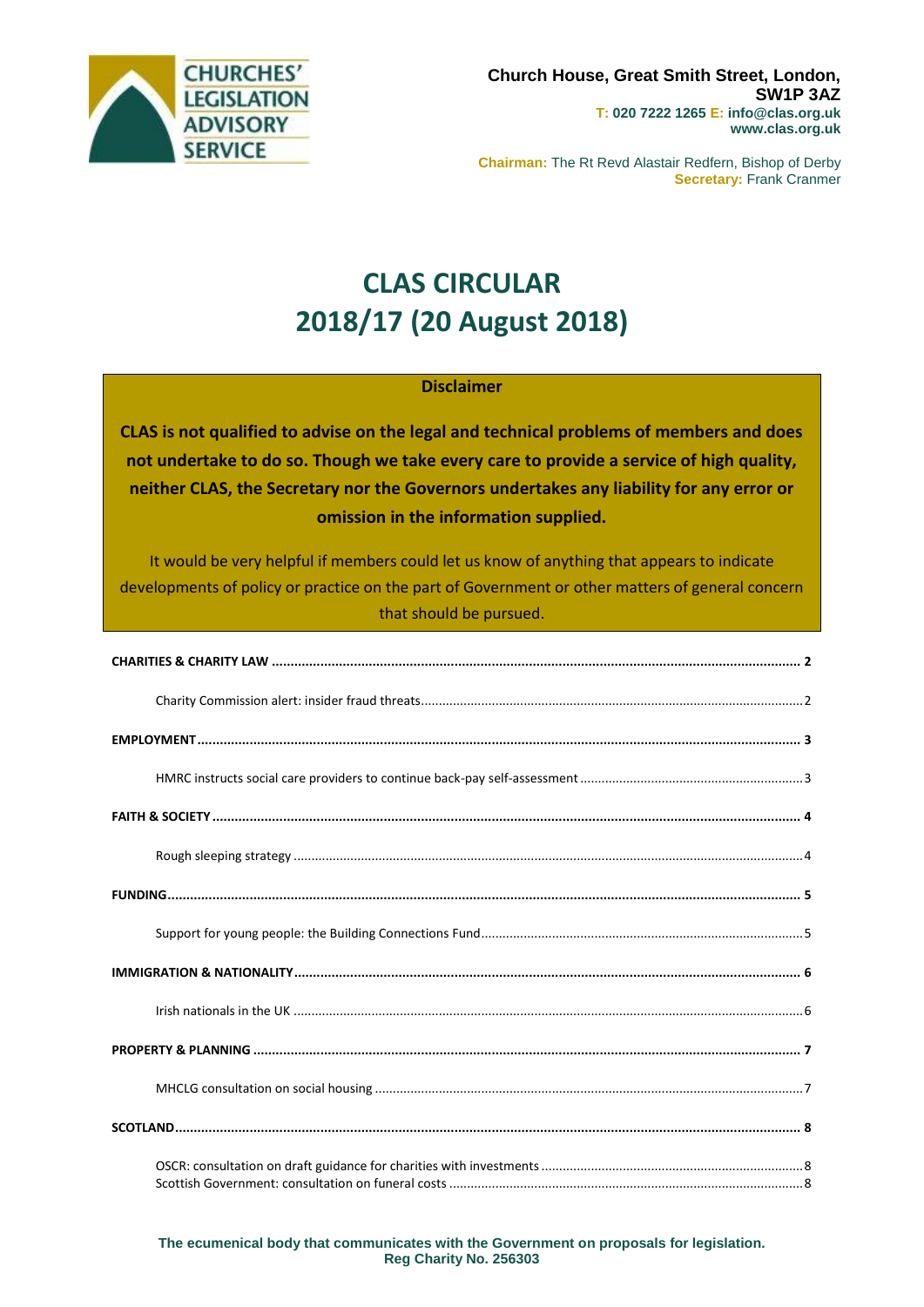## <span id="page-1-0"></span>**CHARITIES & CHARITY LAW**

<span id="page-1-1"></span>**Charity Commission alert: insider fraud threats**

**For information and possibly for action**

The National Fraud Intelligence Bureau (NFIB) has issued a national alert highlighting the insider threat from fraudsters and cyber criminals. According to the NFIB, over 50 per cent of organisations have suffered an insider attack in the previous year and 90 per cent of businessesfeel vulnerable to a cyberattack from within their own organisations. Furthermore, insider fraud poses a greater threat than external fraud because of differential access-levels to proprietary data and knowledge of an organisation's inner workings because insiders with access to confidential data can utilise basic operating system functions to steal data from organisational systems. Incidents sometimes go undetected because of a lack of proper auditing or data control measures.

The Commission points out that charities are as vulnerable to insider threats as the private or public sector. Its [research](https://www.gov.uk/government/publications/focus-on-insider-fraud-in-charities) found that on insider fraud was made easier because of:

- poor challenge and oversight;
- absence of internal controls or, where controls did exist, not applying them consistently; and
- too much trust and responsibility placed in one person.

We urge readers to have a careful look at the Commission's guidance on [protecting](https://www.gov.uk/guidance/protect-your-charity-from-fraud) your charity from [fraud](https://www.gov.uk/guidance/protect-your-charity-from-fraud) (or OSCR's equivalent [here\)](https://www.oscr.org.uk/guidance-and-forms/fraud-how-to-reduce-the-risks-in-your-charity/what-is-fraud). It includes insider fraud prevention advice and information about cyber-crime – and, unfortunately, churches are not immune.

[Source: Charity Commission – 16 August]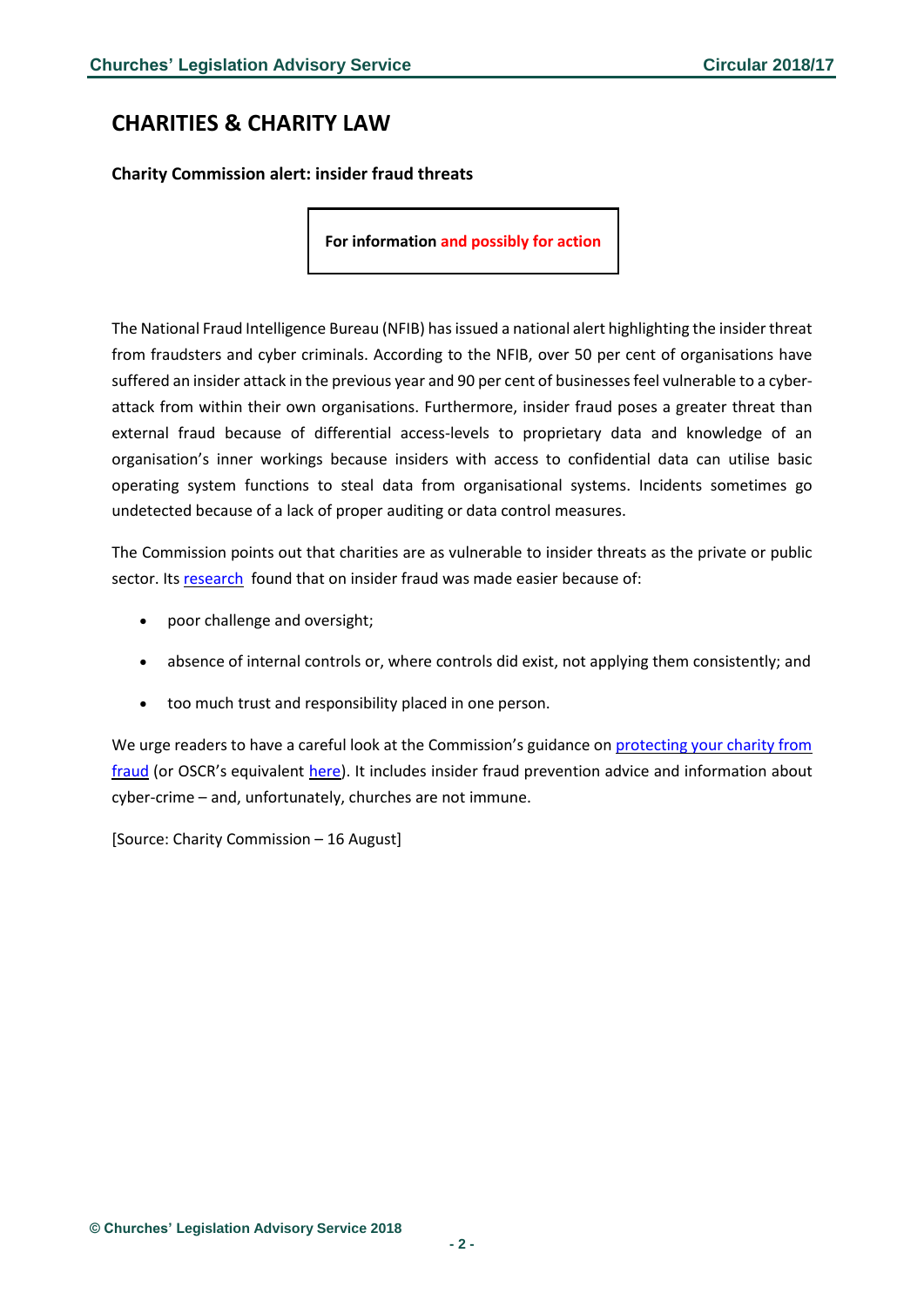### <span id="page-2-0"></span>**EMPLOYMENT**

#### <span id="page-2-1"></span>**HMRC instructs social care providers to continue back-pay self-assessment**

**For information and possibly for action**

In our last Circular we reported that Unison – which represents many of the workers affected by the 'sleep-in' case, *Royal Mencap Society v Tomlinson-Blake* [\[2018\] EWCA Civ 1641](http://www.bailii.org/ew/cases/EWCA/Civ/2018/1641.html) – had [announced](https://www.unison.org.uk/news/2018/08/sleep-in-appeal/) that it was seeking permission from the Supreme Court to appeal against the Court of Appeal's decision that care workers' sleep-in shifts do not count as work time and do need to be paid for in line with the National Minimum Wage. Before the appeal hearing, HMRC had ruled that sleep-in shift workers that had not been paid the full minimum wage by social care providers were entitled to back pay for up to six years and in November 2018 launched the Social Care Compliance Scheme (SCCS), under which employers could self-assess their back-pay liability over the following twelve months then pay all arrears to workers have signed up to the SCCS, about 400 of which are charities. In July, following the judgment, HMRC e-mailed employers signed up to the SCCS advising them that they could suspend their self-review pending further advice from HMRC.

*Civil Society* now [reports](https://www.civilsociety.co.uk/news/hmrc-tells-social-care-charities-to-resume-back-pay-reviews-400m.html?utm_source=Civil+Society+News+List&utm_campaign=3bc50f8617-EMAIL_CAMPAIGN_2018_08_17_12_27&utm_medium=email&utm_term=0_26f393b813-3bc50f8617-86512189) , however, that HMRC has told social care providers to *resume* selfassessments of their potential back-pay liability and to pay all arrears under the same terms as before, despite the Court of Appeal's judgment. According to *Civil Society*, an HMRC e-mail states that "All original timeframes and requirements of the scheme remain in place" and that providers must pay "any sleeping time arrears" to workers within three months of returning to HMRC their declaration of their back-pay liabilities or by **31 March 2019**, whichever is the earlier. A Government spokeswoman is quoted as saying that the SCCS will continue so that care providers can identify and pay "any remaining sleep-in shift pay which falls outside of the Court of Appeal judgment and other NMW arrears".

[Source: *Civil Society* – 17 August]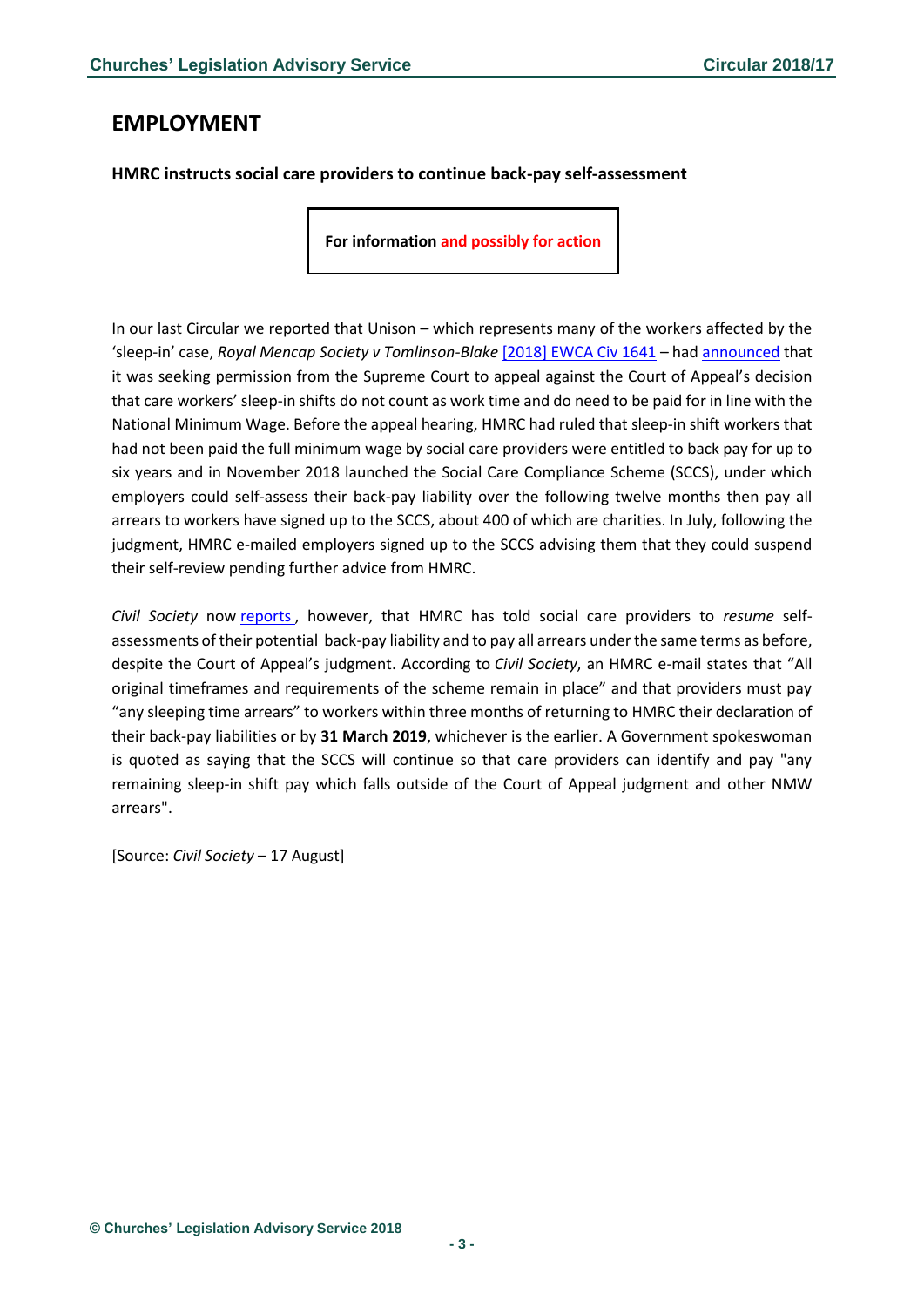### <span id="page-3-0"></span>**FAITH & SOCIETY**

#### <span id="page-3-1"></span>**Rough sleeping strategy**

**For information**

MHCLG has published its *[Rough Sleeping Strategy](https://assets.publishing.service.gov.uk/government/uploads/system/uploads/attachment_data/file/733421/Rough-Sleeping-Strategy_WEB.pdf)*, the aim of which is to halve rough sleeping by 2022 and end it by 2027. It sets out a three-strand approach:

- prevention understanding the issues that lead to rough sleeping and providing timely support for those at risk;
- intervention helping those already sleeping rough with swift support tailored to their individual circumstances; and
- recovery supporting people in finding a new home and rebuilding their lives.

Faith groups get several mentions; and one of the commitments in the strategy is:

"To enable the voices of small charities, including faith groups, into further iterations of the strategy, we will convene a roundtable bringing together a range of charitable organisations."

The Strategy only applies to England.

[Source: MHCLG – 13 August]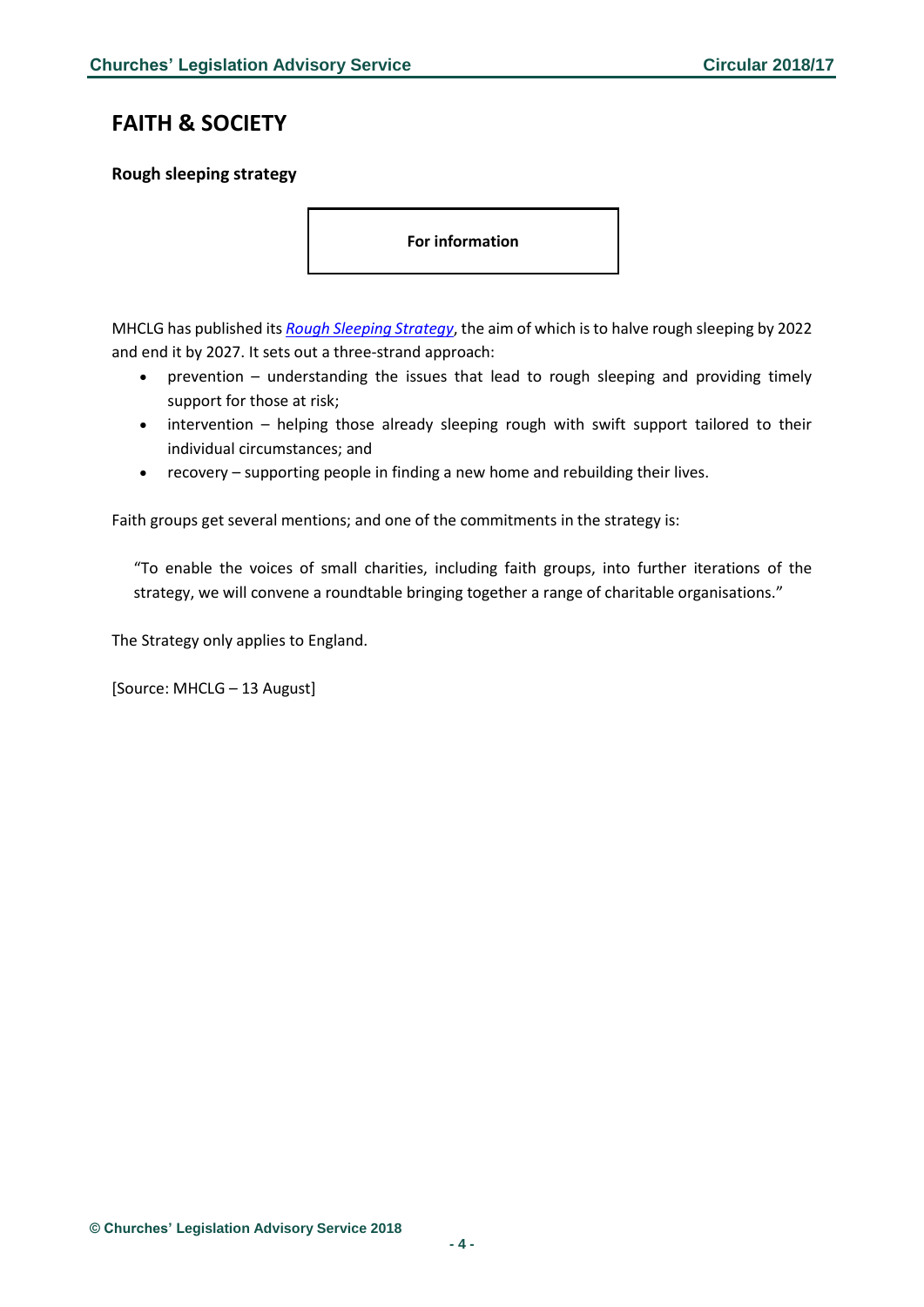## <span id="page-4-0"></span>**FUNDING**

<span id="page-4-1"></span>**Support for young people: the Building Connections Fund**

**For information**

As part of the wider £11.5 million Building Connections Fund announced by the Government in June, applications open today, 16 August, for grants to charities and community organisations from a £2 million fund to expand or enhance support for young people

The youth-specific strand includes £1 million from the Co-op Foundation and £1 million match funding from the Government. Eligible organisations can apply to the Co-op Foundation for funding to explore youth loneliness in greater depth, test youth-led innovations within their existing provision and share their learning as part of the Foundation's national 'Belong' network. Grants of up to £80,000 are available, with [guidance for applicants and eligibility criteria](https://blog.coopfoundation.org.uk/index.php/2018/08/15/2-million-youth-strand-of-building-connections-fund-open/) available on the Co-op Foundation website. The fund is targeted at organisations supporting young people in more deprived areas or with specific circumstances that increase the risk of loneliness. Applications will close on **Wednesday 26 September**.

The remaining £9.5 million of the Building Connections Fund is being delivered by the Big Lottery Fund, made up of £4.5 million from the Government and £5 million of National Lottery funding. Grants of between £30,000 and £100,000 are available to support projects which reach out to people of all ages who feel lonely or isolated, and encourage them to take part in activities, helping them to feel more connected. Guidance and criteria are available on the Big Lottery Fund website.

Groups should apply to the strand which is most appropriate to support their work; and Successful applicants will be announced in December 2018, with funding available to support prospects until March 2021.

The fund only applies to projects in England.

[Source: Co-op Foundation – 16 August]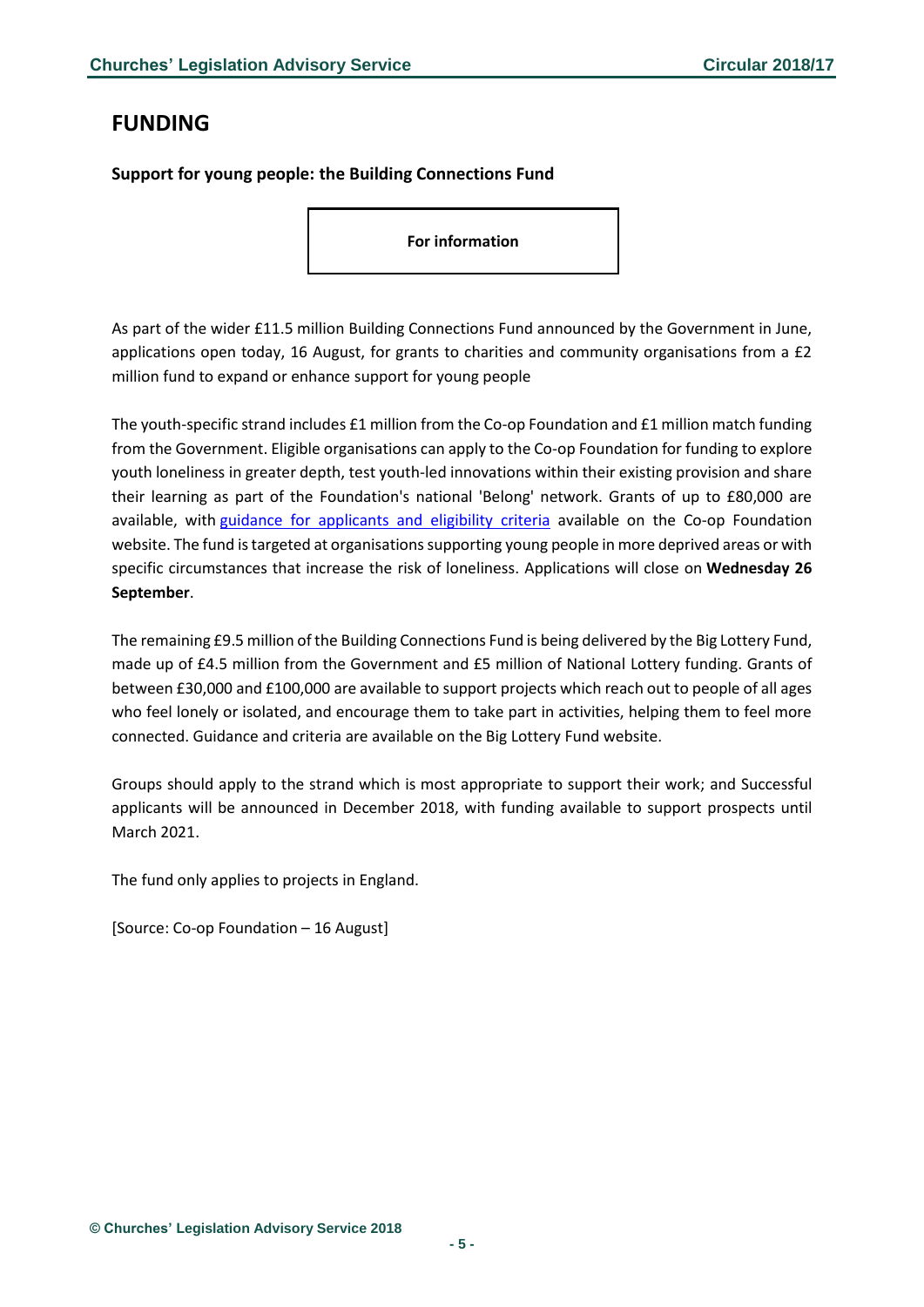### <span id="page-5-0"></span>**IMMIGRATION & NATIONALITY**

<span id="page-5-1"></span>**Irish nationals in the UK**

**For information**

The Home Office has clarified the position of Irish citizens in the UK after Brexit. According to *[Free](https://www.freemovement.org.uk/home-office-concedes-that-irish-citizens-are-settled-in-the-uk/?utm_source=rss&utm_medium=rss&utm_campaign=home-office-concedes-that-irish-citizens-are-settled-in-the-uk)  [Movement](https://www.freemovement.org.uk/home-office-concedes-that-irish-citizens-are-settled-in-the-uk/?utm_source=rss&utm_medium=rss&utm_campaign=home-office-concedes-that-irish-citizens-are-settled-in-the-uk)*, Home Office officials have confirmed that Irish citizens living in the UK are considered to be "settled" for the purposes of immigration law and that officials who had previously denied in individual cases that Irish citizens were settled as soon as they took up residence in the UK *had been wrong to do so*.

Apparently, the Home Office has reissued the guidance to ensure that decision-makers are aware of the correct position, as follows:

"Irish citizens have a special status in the UK. The rights of Irish citizens in the UK are rooted in the Ireland Act 1949 but also provided for in subsequent legislation. These rights include the right to enter and remain without being subject to a requirement to obtain permission. Irish citizens are treated as settled from the date they take up ordinary residence in the UK. They are considered to be settled as they are free from any restriction on the period for which they may remain-paragraph 6 of HC 395.

The rights of Irish citizens will be protected as the UK leaves the EU. The Home Office Statement of Intent for the EU Settlement Scheme issued on 21 June 2018 stated:

'2.6. Irish citizens enjoy a right of residence in the UK that is not reliant on the UK's membership of the EU. They will not be required to apply for status under the scheme (but may do so if they wish), and their eligible family members (who are not Irish citizens or British citizens) will be able to obtain status under the scheme without the Irish citizen doing so'."

[Source: *Free Movement* – 8 August]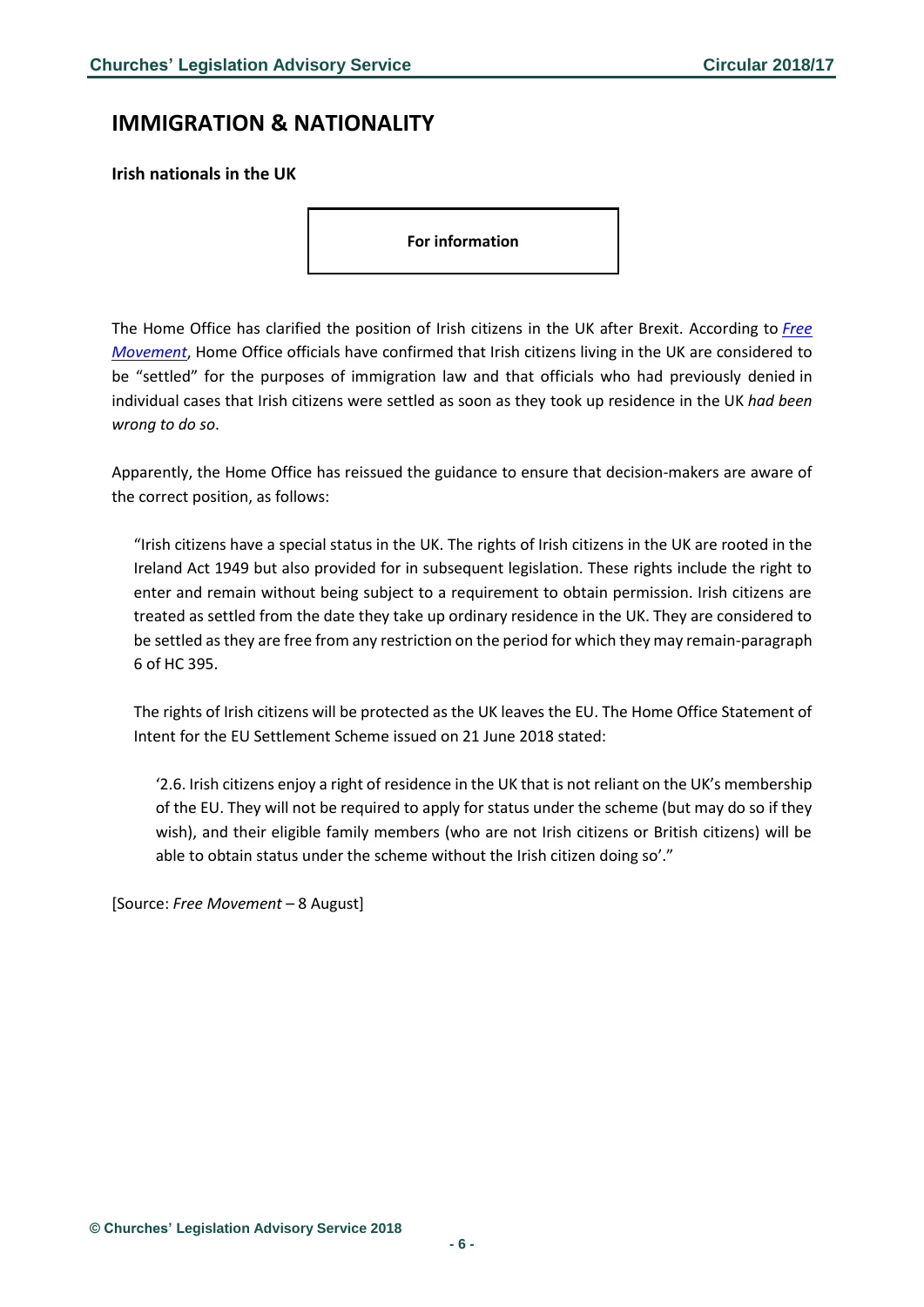### <span id="page-6-0"></span>**PROPERTY & PLANNING**

#### <span id="page-6-1"></span>**MHCLG consultation on social housing**

**For information** 

The Ministry of Housing, Communities and Local Government has published a Green Paper, *[A New](https://assets.publishing.service.gov.uk/government/uploads/system/uploads/attachment_data/file/733605/A_new_deal_for_social_housing_web_accessible.pdf)  [Deal for Social Housing.](https://assets.publishing.service.gov.uk/government/uploads/system/uploads/attachment_data/file/733605/A_new_deal_for_social_housing_web_accessible.pdf)* According to MHCLG, it aims to "rebalance the relationship between landlords and residents, tackle stigma and ensure social housing can act as a stable base and support social mobility". Residents across the country were asked for their views on social housing; almost 1,000 tenants shared their views with ministers at 14 events, with over 7,000 submitting their opinions, issues and concerns online.

The Green Paper has five core themes:

- tackling stigma and celebrating thriving communities;
- expanding supply and supporting home ownership;
- effective resolution of complaints;
- empowering residents and strengthening the regulator; and
- ensuring that homes are safe and decent.

MHCLG has launched a consultation on its proposals which will run until **6 November**. This is not a consultation to which CLAS could reply corporately, but any member that operates any kind of social housing scheme might wish to respond.

The consultation only applies to housing in England. Housing policy is devolved in Scotland, Wales and Northern Ireland.

[Source: MHCLG – 16 August]